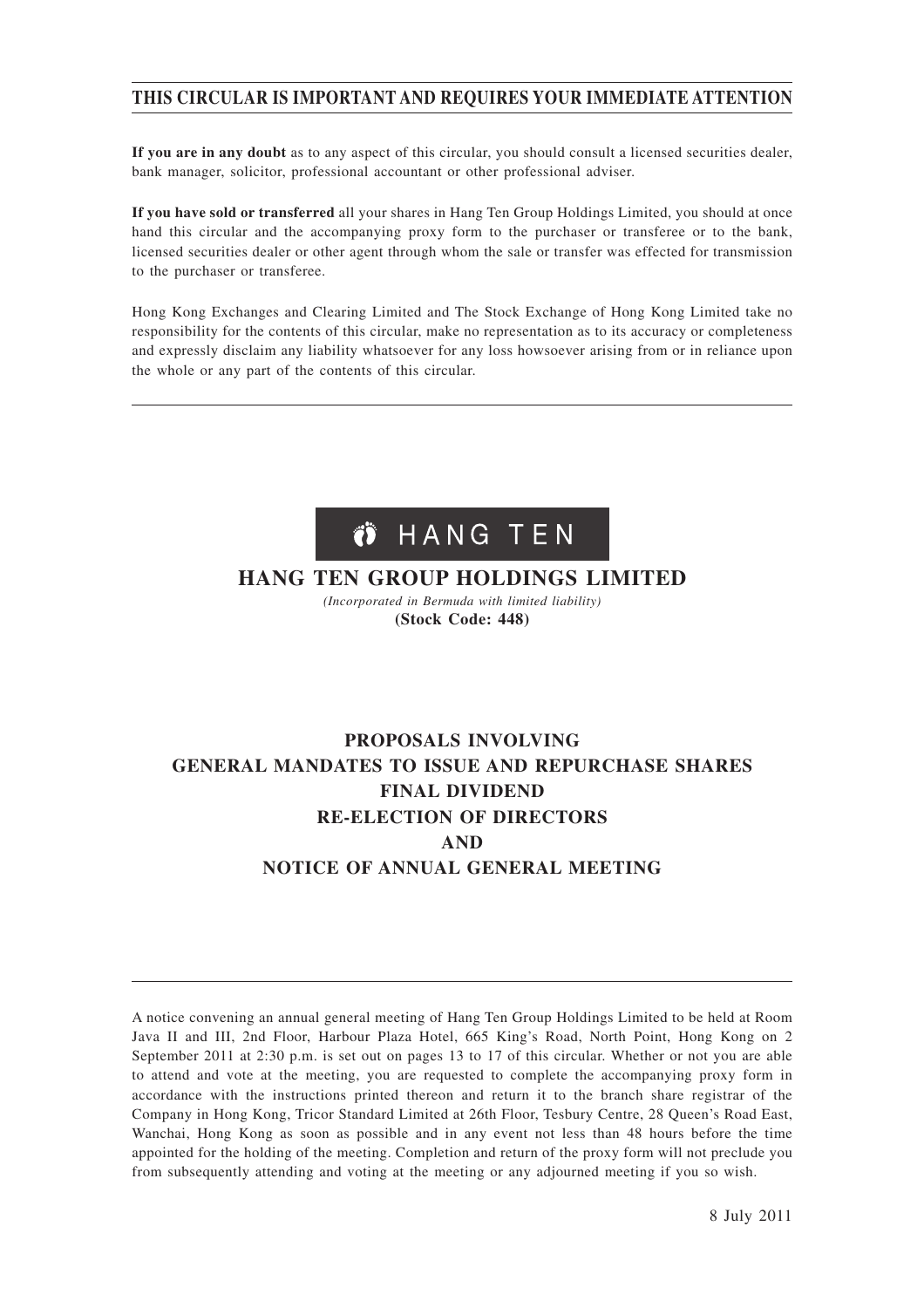# **CONTENTS**

# *Page*

|                                                                       | $\mathbf{1}$   |
|-----------------------------------------------------------------------|----------------|
| Letter from the Board                                                 |                |
|                                                                       | $\overline{4}$ |
|                                                                       | $\overline{4}$ |
|                                                                       | 5              |
|                                                                       | 6              |
|                                                                       | 6              |
|                                                                       | 6              |
|                                                                       | $\tau$         |
|                                                                       | $\tau$         |
|                                                                       | $\tau$         |
| <b>Explanatory Statement on Repurchase Mandate </b><br>Appendix $I -$ | 8              |
| Details of Directors Proposed to be Re-elected<br>Appendix $II -$     | 11             |
|                                                                       | 13             |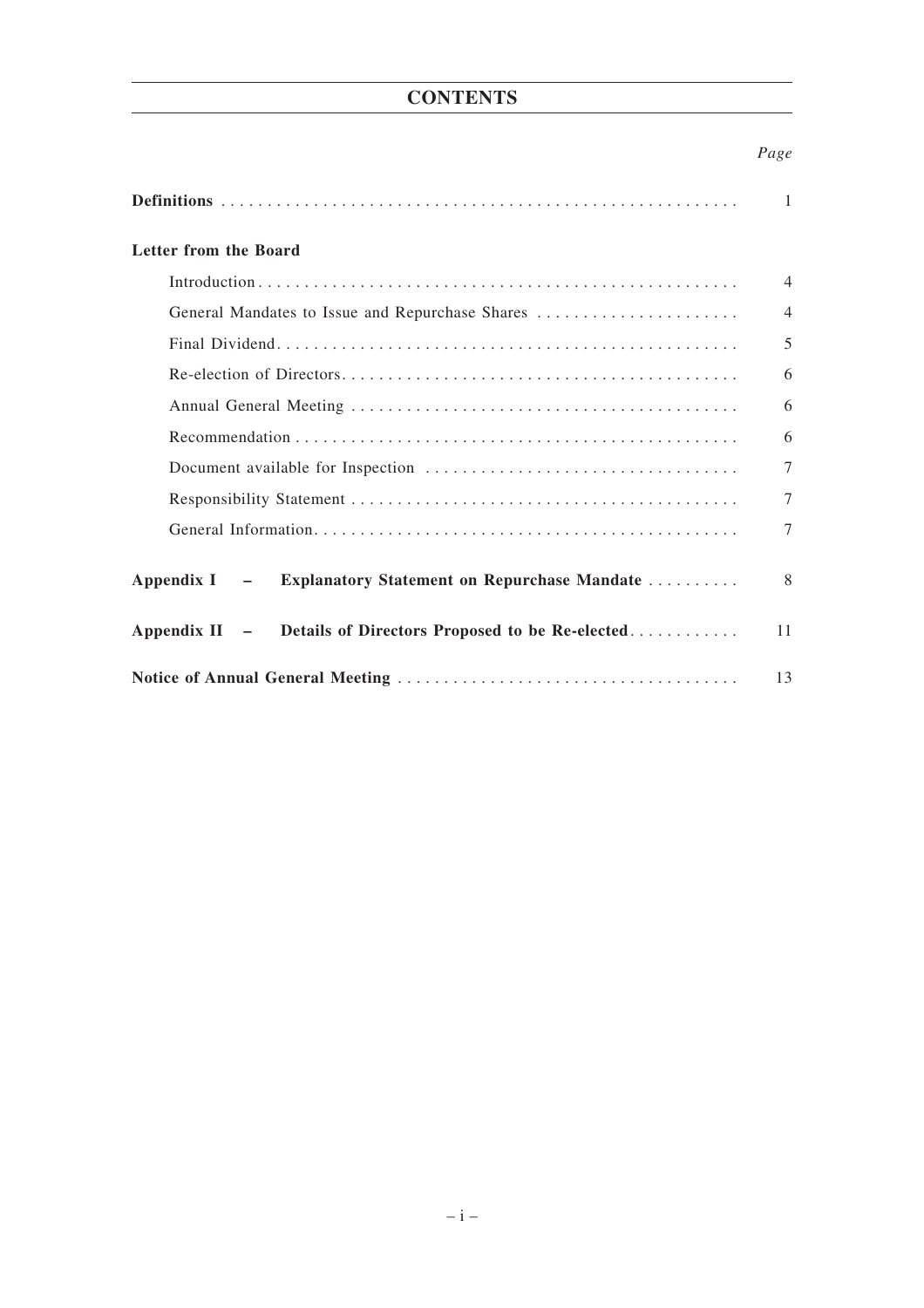# **DEFINITIONS**

*In this circular, unless the context otherwise requires, the following expressions have the following meaning:*

| "AGM Notice"                  | notice of the Annual General Meeting which is set out on<br>pages 13 to 17 of this circular                                                                                                                                                                                                            |
|-------------------------------|--------------------------------------------------------------------------------------------------------------------------------------------------------------------------------------------------------------------------------------------------------------------------------------------------------|
| "Annual General Meeting"      | the annual general meeting of the Company to be held at<br>Room Java II and III, 2nd Floor, Harbour Plaza Hotel,<br>665 King's Road, North Point, Hong Kong on 2<br>September 2011 at $2:30$ p.m., the notice of which is set<br>out on pages 13 to 17 of this circular, or any adjournment<br>thereof |
| "Board"                       | the board of Directors                                                                                                                                                                                                                                                                                 |
| "Bye-laws"                    | the bye-laws of the Company                                                                                                                                                                                                                                                                            |
| "Code"                        | the Hong Kong Code on Takeovers and Mergers                                                                                                                                                                                                                                                            |
| "Company"                     | Hang Ten Group Holdings Limited, a company<br>incorporated in Bermuda with limited liability, the<br>ordinary shares of which are listed on the Stock Exchange                                                                                                                                         |
| "Directors"                   | the directors of the Company                                                                                                                                                                                                                                                                           |
| "Existing Issue Mandate"      | a general mandate granted to the Directors at the annual<br>general meeting of the Company held on 3 September<br>2010 to allot, issue and deal with Shares of up to 20 per<br>cent. of the aggregate nominal amount of the issued share<br>capital of the Company as at that date                     |
| "Existing Repurchase Mandate" | a general mandate granted to the Directors at the annual<br>general meeting of the Company held on 3 September<br>2010 to repurchase Shares not exceeding 10 per cent. of<br>the aggregate nominal amount of the issued share capital<br>of the Company as at that date                                |
| "Group"                       | the Company and its subsidiaries                                                                                                                                                                                                                                                                       |
| "HK\$ and cents"              | Hong Kong dollars and cents respectively, the lawful<br>currency in Hong Kong                                                                                                                                                                                                                          |
| "Hong Kong"                   | the Hong Kong Special Administrative Region of the<br>People's Republic of China                                                                                                                                                                                                                       |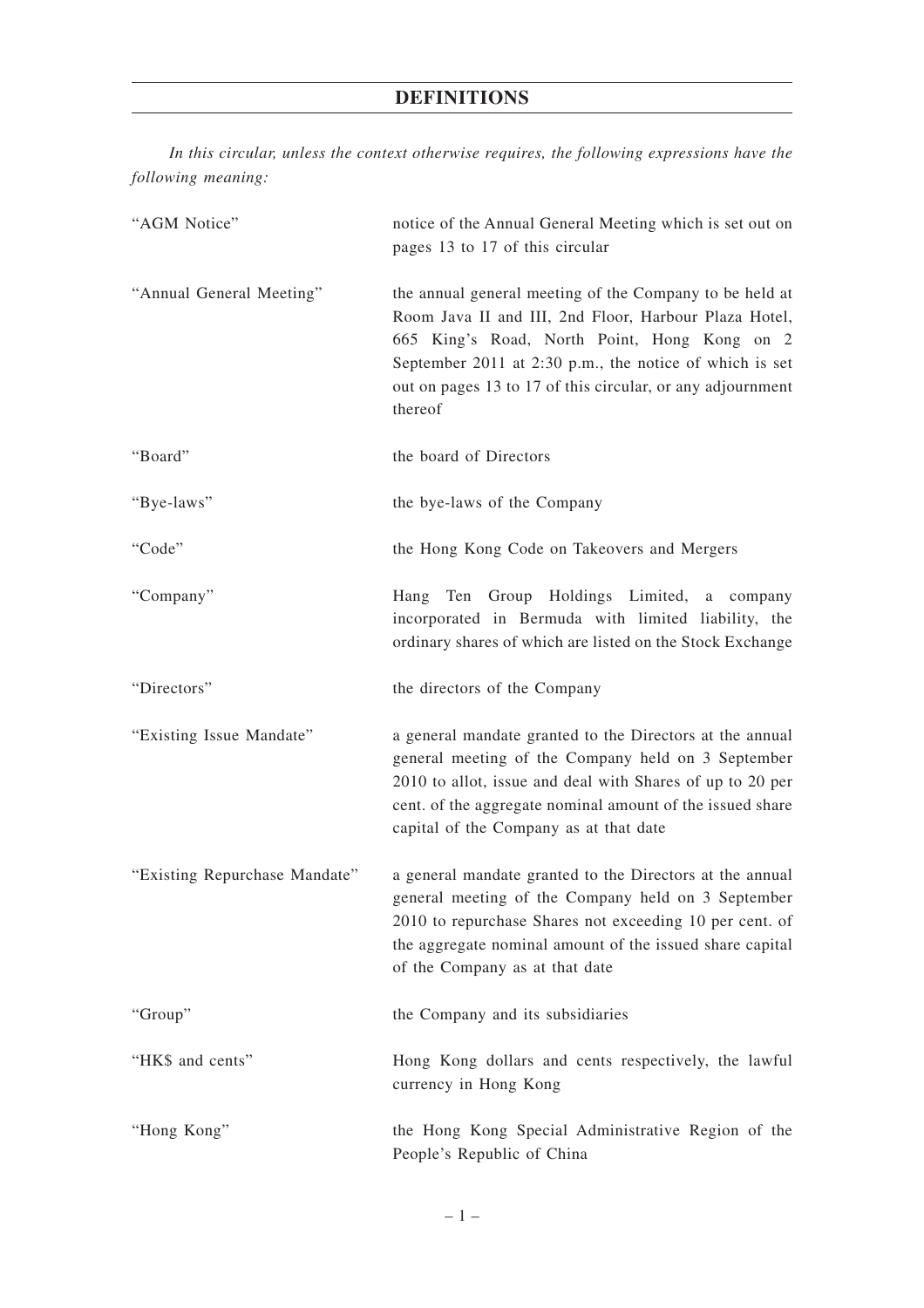# **DEFINITIONS**

| "Latest Practicable Date"     | 4 July 2011, being the latest practicable date prior to the<br>printing of this circular for ascertaining certain<br>information contained herein                                                                                                                                                                                                                                                                                                              |
|-------------------------------|----------------------------------------------------------------------------------------------------------------------------------------------------------------------------------------------------------------------------------------------------------------------------------------------------------------------------------------------------------------------------------------------------------------------------------------------------------------|
| "Listing Rules"               | the Rules Governing the Listing of Securities on the<br><b>Stock Exchange</b>                                                                                                                                                                                                                                                                                                                                                                                  |
| "Options"                     | options to subscribe for Shares granted or to be granted<br>under the Share Option Scheme                                                                                                                                                                                                                                                                                                                                                                      |
| "Ordinary Resolutions"        | the ordinary resolutions proposed to be passed at the<br>Annual General Meeting as set out in the AGM Notice                                                                                                                                                                                                                                                                                                                                                   |
| "Proposed Issue Mandate"      | a general mandate proposed to be granted to the Directors<br>at the Annual General Meeting to allot, issue and deal<br>with Shares not exceeding 20 per cent. of the aggregate<br>nominal amount of the issued share capital of the<br>Company as at the date of passing of the relevant<br>resolution granting such proposed issue mandate                                                                                                                    |
| "Proposed Repurchase Mandate" | a general mandate proposed to be granted to the Directors<br>at the Annual General Meeting to repurchase Shares not<br>exceeding 10 per cent. of the aggregate nominal amount<br>of the issued share capital of the Company as at the date<br>of passing of the relevant resolution granting such<br>proposed repurchase mandate                                                                                                                               |
| "Repurchase Period"           | the period starting the date of passing of the relevant<br>resolution granting the Proposed Repurchase Mandate<br>and ending on the earliest of the date of the next annual<br>general meeting of the Company, or the date by which the<br>next annual general meeting of the Company is required<br>by the bye-laws of the Company or any other applicable<br>laws to be held, or the date upon which the Proposed<br>Repurchase Mandate is revoked or varied |
| "SFO"                         | the Securities and Futures Ordinance (Chapter 571 of the<br>Laws of Hong Kong)                                                                                                                                                                                                                                                                                                                                                                                 |
| "Share Option Scheme"         | the share option scheme adopted by the Company on 24<br>October 2002                                                                                                                                                                                                                                                                                                                                                                                           |
| "Shareholders"                | registered holders of Shares                                                                                                                                                                                                                                                                                                                                                                                                                                   |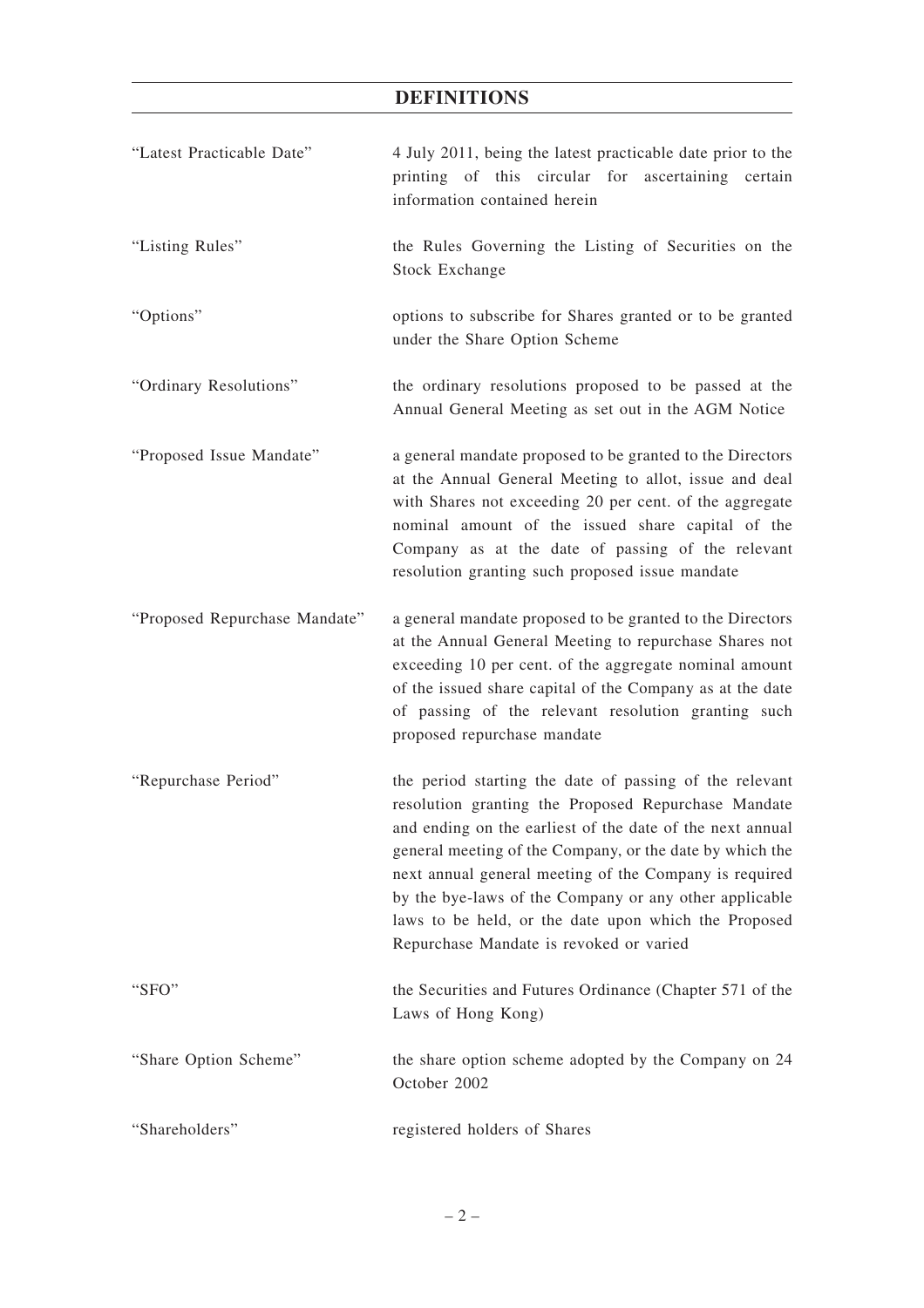# **DEFINITIONS**

| "Shares"         | ordinary shares of HK\$0.10 each in the capital of the<br>Company                                                                                                 |
|------------------|-------------------------------------------------------------------------------------------------------------------------------------------------------------------|
| "Stock Exchange" | The Stock Exchange of Hong Kong Limited                                                                                                                           |
| "Subsidiary"     | a subsidiary for the time being of the Company (within<br>the meaning of Section 2 of the Companies Ordinance,<br>whether incorporated in Hong Kong or elsewhere) |
| $\lq\lq q_0$ "   | per cent.                                                                                                                                                         |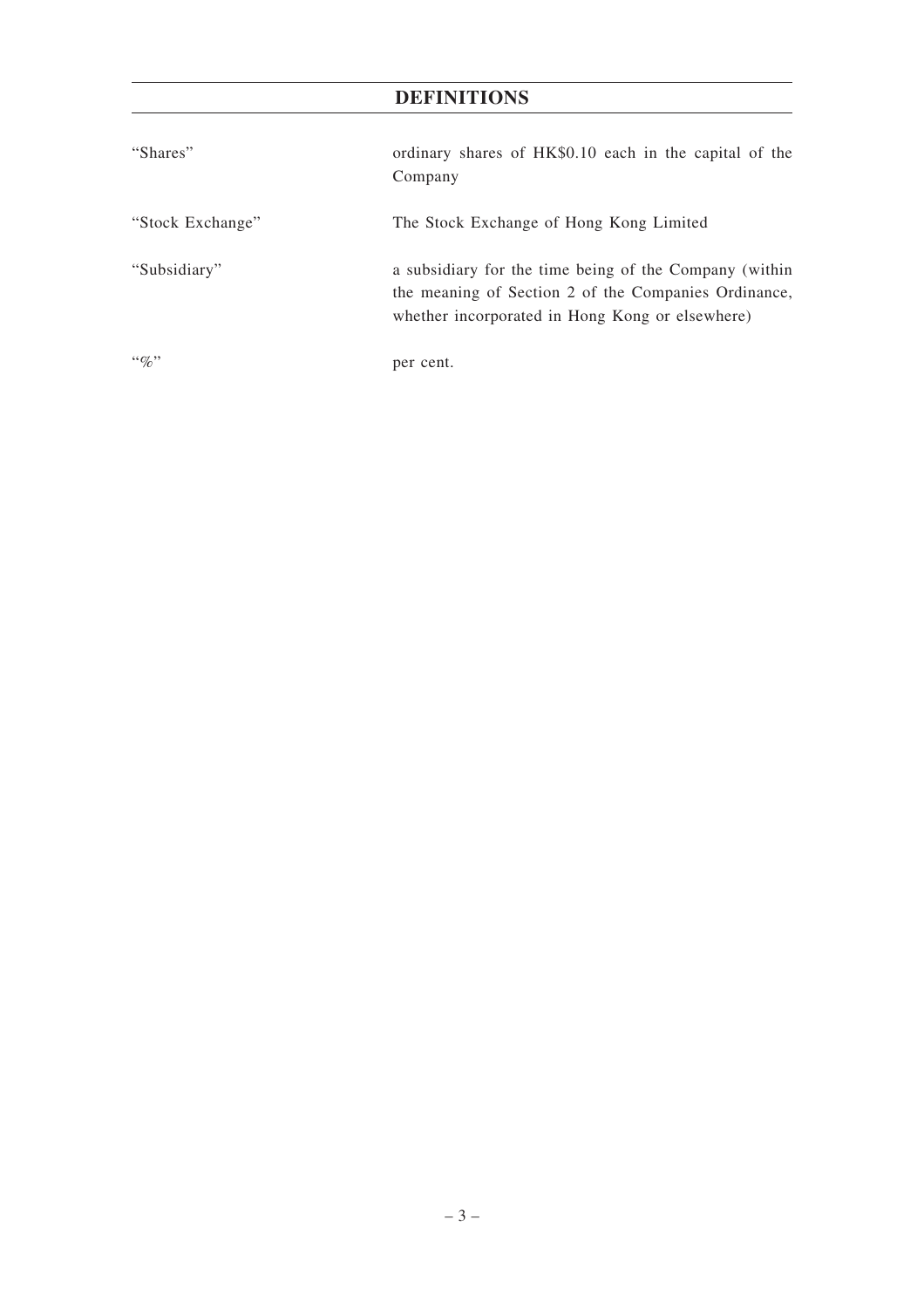#### HANG TEN ŐÌ

# **HANG TEN GROUP HOLDINGS LIMITED**

*(Incorporated in Bermuda with limited liability)* **(Stock Code: 448)**

*Executive Directors:* Chan Wing Sun Kao Yu Chu Wang Li Wen

*Independent non-executive Directors:* Cheung Yat Hung Alton Kwong Chi Keung So Hon Cheung Stephen

*Registered Office:* Clarendon House 2 Church Street Hamilton, HM11 Bermuda

*Principal and Head Office in Hong Kong:* Room 912, 9th Floor Stanhope House 734 King's Road Quarry Bay Hong Kong

8 July 2011

*To the Shareholders,*

Dear Sir or Madam,

# **PROPOSALS INVOLVING GENERAL MANDATES TO ISSUE AND REPURCHASE SHARES FINAL DIVIDEND AND RE-ELECTION OF DIRECTORS**

#### **INTRODUCTION**

The purpose of this circular is to provide you with information in respect of the Ordinary Resolutions to be proposed at the Annual General Meeting for the approval of (a) the granting to the Directors of the Proposed Issue Mandate; (b) the granting to the Directors of the Proposed Repurchase Mandate; (c) the extension of the Proposed Issue Mandate by adding to it the aggregate number of Shares repurchased under the Proposed Repurchase Mandate; (d) the payment of a final dividend and (e) the proposed re-election of Directors.

#### **GENERAL MANDATES TO ISSUE AND REPURCHASE SHARES**

At the annual general meeting of the Company held on 3 September 2010, the Existing Issue Mandate and the Existing Repurchase Mandate were granted to the Directors.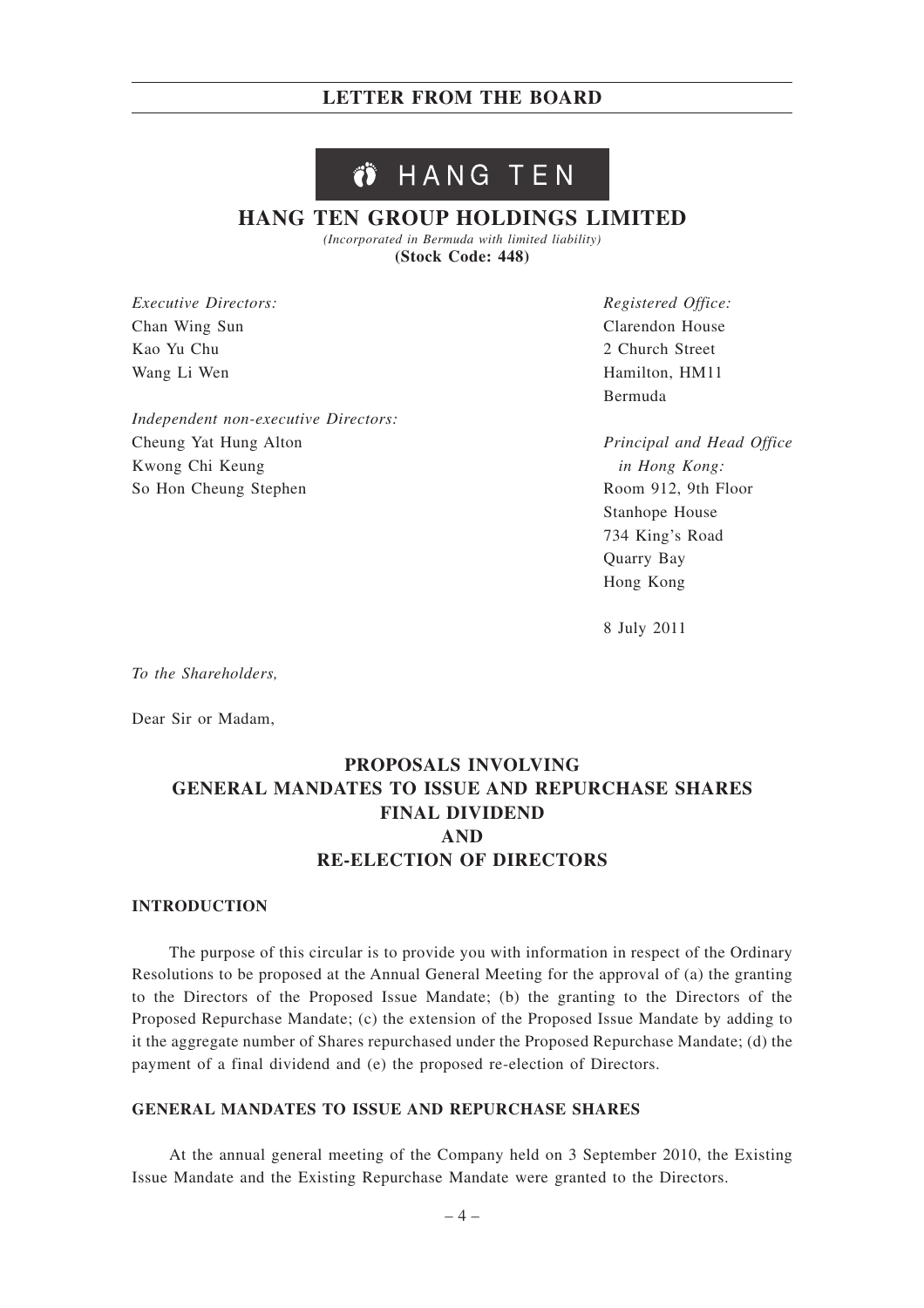In accordance with the Listing Rules and the terms of the Existing Issue Mandate and the Existing Repurchase Mandate, the Existing Issue Mandate and the Existing Repurchase Mandate will lapse at the conclusion of the Annual General Meeting.

Ordinary Resolutions set out as resolutions  $5(1)(d)$  and  $5(2)(c)$  in the AGM Notice will be proposed at the Annual General Meeting to revoke the Existing Issue Mandate and the Existing Repurchase Mandate respectively. Resolutions to consider, and if thought fit, to approve the Proposed Issue Mandate and the Proposed Repurchase Mandate as set out in resolutions  $5(1)(a)$ , (b), (c) and (e) and resolutions  $5(2)(a)$ , (b) and (d) in the AGM Notice respectively will also be proposed at the Annual General Meeting. Resolution to consider, if thought fit, to approve the extension of the Proposed Issue Mandate by an amount representing the aggregate nominal amount of Shares repurchased by the Company pursuant to and in accordance with the Proposed Repurchase Mandate as set out in resolution 5(3) in the AGM Notice will also be proposed. With reference to the Proposed Issue Mandate and the Proposed Repurchase Mandate, the Directors wish to state that they have no immediate plans to issue or repurchase any Shares pursuant thereto. As at the Latest Practicable Date, the number of Shares in issue is 982,250,000 Shares. Subject to the passing of the resolution granting the Proposed Issue Mandate and on the basis that no further Shares are issued or repurchased before the Annual General Meeting, the Company will be allowed to issue a maximum of 196,450,000 Shares upon exercise of the Proposed Issue Mandate in full.

In accordance with the Listing Rules, the Company is required to send to the Shareholders an explanatory statement containing all information reasonably necessary to enable Shareholders to make an informed decision on whether to vote for or against the granting of the Proposed Repurchase Mandate at the Annual General Meeting. The explanatory statement is set out in Appendix I to this circular.

#### **FINAL DIVIDEND**

On 22 June 2011, the Company announced that the Board recommended that subject to Shareholders' approval in the Annual General Meeting, the Company shall declare and distribute a final dividend of HK\$0.08 per Share for the financial year ended 31 March 2011. The Company on 22 June 2011 announced that the record date for the entitlement of the final dividend subject to approval by the Shareholders in the Annual General Meeting would be 9 September 2011 (i.e. Those Shareholders whose names appear on the register of members of the Company at the close of business on 9 September 2011 shall be entitled to the final dividend). The final dividend, if approved by the Shareholders in the Annual General Meeting, is expected to be payable on or around 20 September 2011.

The Board further resolved that the register of members of the Company shall be closed:

- (i) from 31 August 2011 to 2 September 2011, both days inclusive, during which period no transfer of Shares will be registered for the purpose of ascertaining the Shareholders entitled to vote in the Annual General Meeting; and
- (ii) from 8 September 2011 to 9 September 2011, both days inclusive, during which period no transfer of Shares will be registered for the purpose of ascertaining the Shareholders entitled to the final dividend to be approved at the Annual General Meeting.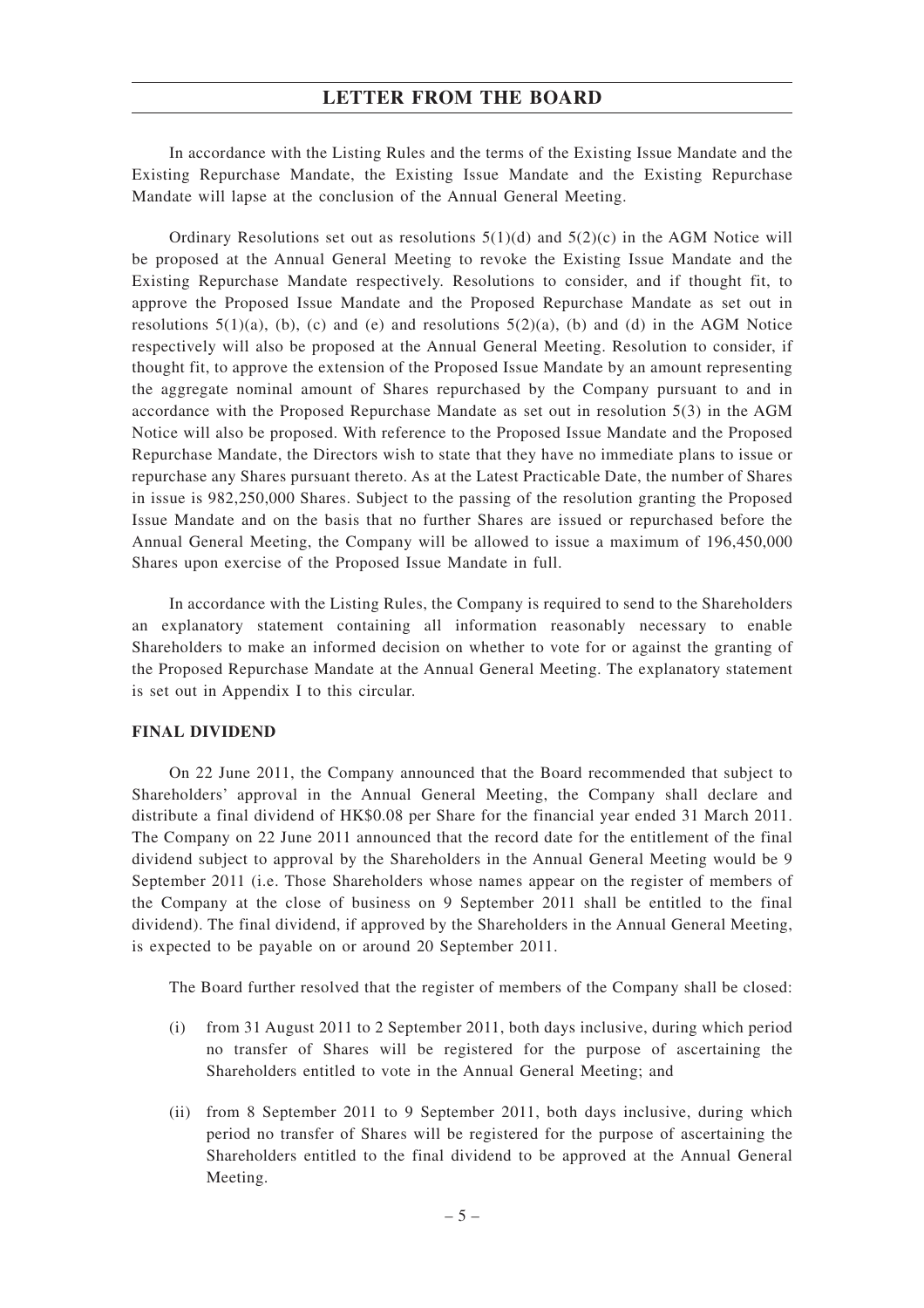#### **RE-ELECTION OF DIRECTORS**

Pursuant to Bye-law 87, at each annual general meeting of the Company, one-third of the Directors for the time being (or, if their number is not a multiple of three, the number nearest to but not less than one-third) shall retire from office by rotation. In addition, there shall also be required to retire by rotation any Director who at an annual general meeting of the Company (the "**Forthcoming AGM**") shall have been a Director at each of the two preceding annual general meetings of the Company (the "**Preceding AGMs**") and who was not subject to retirement at any of the Preceding AGMs or any other general meeting of the Company before the Forthcoming AGM and who has not otherwise ceased to be a Director (either by resignation, retirement, removal or otherwise).

Accordingly, pursuant to Bye-law 87, Ms. Kao Yu Chu, executive Director of the Company and Mr. So Hon Cheung Stephen, independent non-executive Director of the Company shall all retire from office of Director by rotation.

Ms. Kao Yu Chu and Mr. So Hon Cheung Stephen being eligible, will offer themselves for re-election at the Annual General Meeting. Biographies of each of these Directors are set out in Appendix II to this circular.

#### **ANNUAL GENERAL MEETING**

The AGM Notice convening the Annual General Meeting to be held at Room Java II and III, 2nd Floor, Harbour Plaza Hotel, 665 King's Road, North Point, Hong Kong on Friday, 2 September 2011 at 2:30 p.m. is set out on pages 13 to 17 of this circular.

Pursuant to the Listing Rules, any vote of shareholders at a general meeting must be taken by poll. Accordingly, all the proposed resolutions will be put to vote by way of poll at the Annual General Meeting. An announcement on the poll vote results will be made by the Company after the Annual General Meeting in the manner prescribed under Rule 13.39(5) of the Listing Rules.

A proxy form for use at the Annual General Meeting is enclosed. Whether or not Shareholders are able to attend and vote at the Annual General Meeting, they are requested to complete the proxy form and return it to the branch share registrar office of the Company in Hong Kong, Tricor Standard Limited, 26th Floor, Tesbury Centre, 28 Queen's Road East, Wanchai, Hong Kong in accordance with the instructions printed thereon not less than 48 hours before the time fixed for the holding of the Annual General Meeting or any adjournment thereof. Completion and return of the proxy form will not prevent Shareholders from attending and voting at the Annual General Meeting or any adjourned meeting if they so wish.

#### **RECOMMENDATION**

The Directors consider that the proposed resolutions for (a) the granting of the Proposed Issue Mandate; (b) the granting of the Proposed Repurchase Mandate; (c) the extension of the Proposed Issue Mandate by adding to it the aggregate number of Shares repurchased under the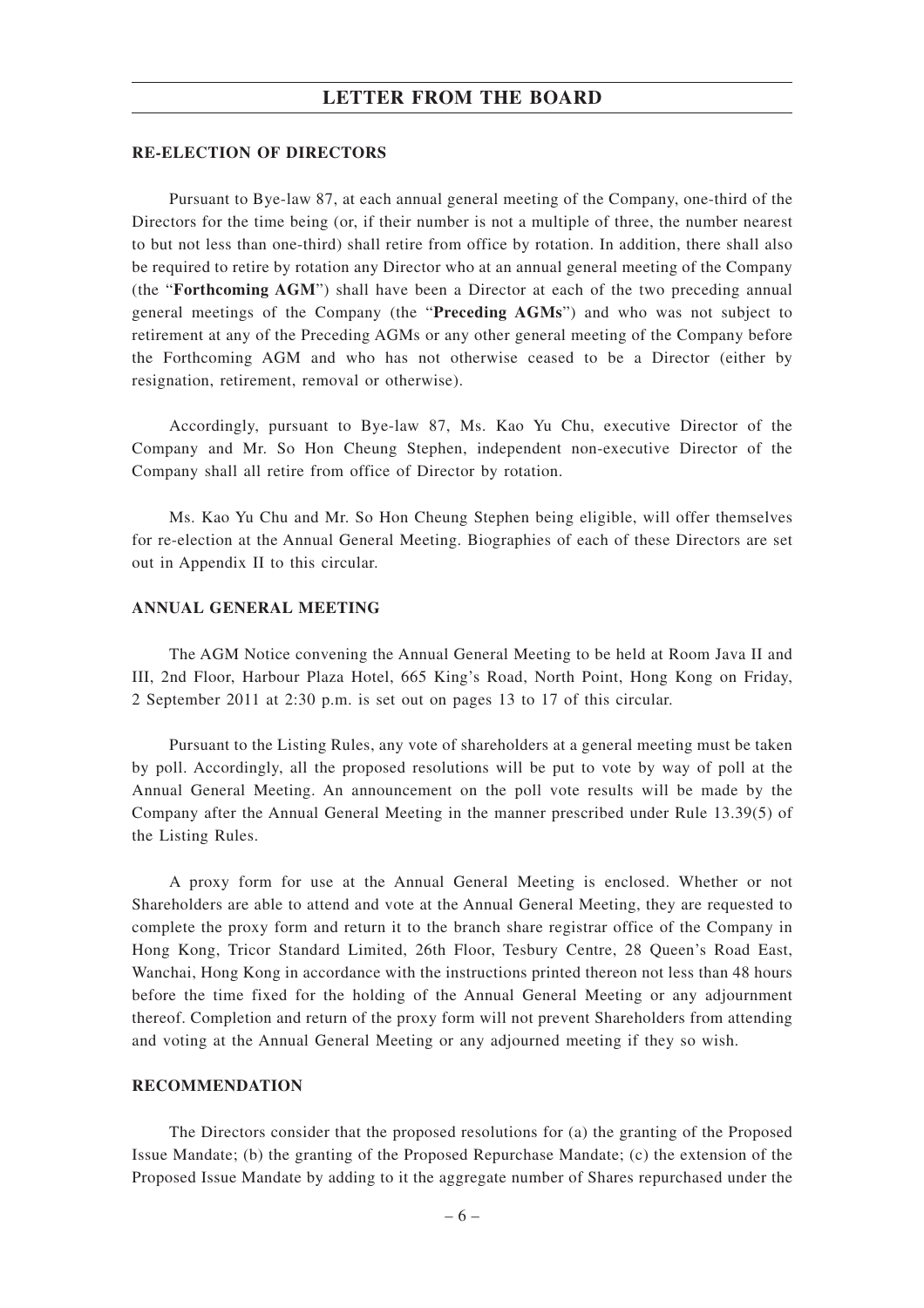Proposed Repurchase Mandate; (d) the payment of final dividend and (e) the re-election of Directors are in the interests of the Company and the Shareholders as a whole. The Directors therefore recommend Shareholders to vote in favour of all the resolutions set out in the notice of the Annual General Meeting.

### **DOCUMENT AVAILABLE FOR INSPECTION**

Copy of the Bye-laws is available for inspection at the head office and principal place of business in Hong Kong of the Company at Room 912, 9th Floor, Stanhope House, 734 King's Road, Quarry Bay, Hong Kong during normal business hours for a 14-day period immediately preceding the Annual General Meeting.

### **RESPONSIBILITY STATEMENT**

This circular, for which the Directors collectively and individually accept full responsibility, includes particulars given in compliance with the Listing Rules for the purpose of giving information with regard to the Company. The Directors, having made all reasonable enquiries, confirm that, to the best of their knowledge and belief, the information contained in this circular is accurate and complete in all material respects and not misleading or deceptive and there are no other matters the omission of which would make any statement in this circular or this circular misleading.

#### **GENERAL INFORMATION**

Your attention is drawn to the additional information set out in the Appendices to this circular.

> Yours faithfully, By order of the Board **Chan Wing Sun** *Chairman*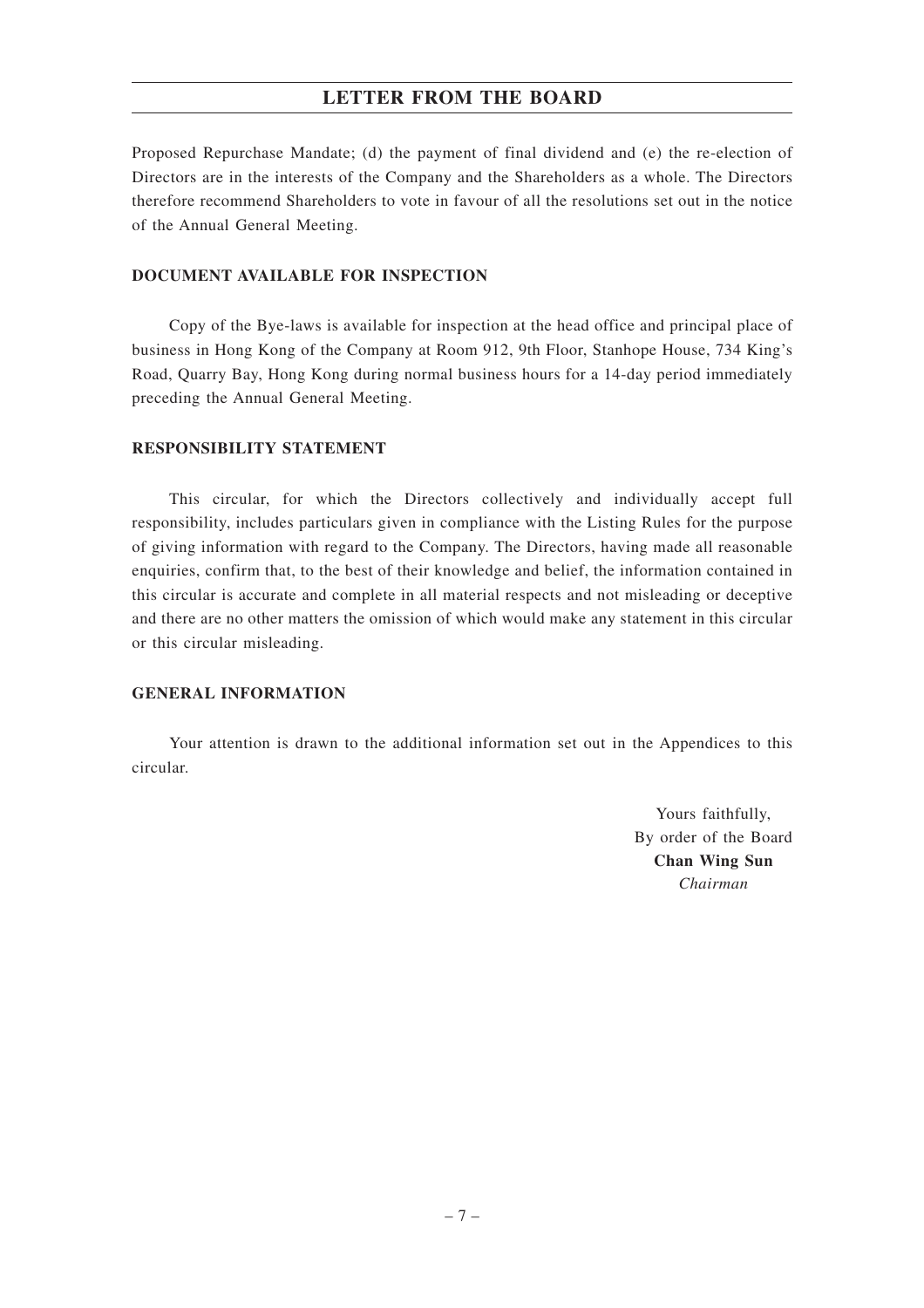#### **APPENDIX I EXPLANATORY STATEMENT ON REPURCHASE MANDATE**

*This Appendix contains the particulars required by the Listing Rules to be included in an explanatory statement to enable Shareholders to make an informed view on whether to vote for or against the resolution to be proposed at the Annual General Meeting in relation to the Proposed Repurchase Mandate.*

#### **(1) SHARE CAPITAL**

As at the Latest Practicable Date, the issued ordinary share capital of the Company comprised 982,250,000 Shares. Subject to the passing of the resolution granting the Proposed Repurchase Mandate and on the basis that no further Shares are issued or repurchased before the Annual General Meeting, the Company would be allowed to repurchase a maximum of 98,225,000 Shares during the period ending on the earlier of the conclusion of the next annual general meeting of the Company, or the date by which the next annual general meeting of the Company is required to be held by law or the Bye-laws, or the date on which such authority is revoked or varied by an ordinary resolution of the Shareholders in general meeting.

#### **(2) SOURCE OF FUNDS**

Repurchases must be funded out of funds legally available for the purpose and in accordance with the Company's constitutive documents and the laws of the jurisdiction in which the Company is incorporated or otherwise established. Bermuda laws provide that funds used for a share repurchase may only be paid out of the capital paid up on the relevant shares, or the funds of the Company that would otherwise be available for dividend or distribution, or the proceeds of a fresh issue of shares made for the purpose. The amount of premium, if any, payable on a repurchase may only be paid out of either the funds of the Company that would otherwise be available for dividend or distribution or out of the share premium account of the Company before the shares are repurchased.

#### **(3) REASONS FOR REPURCHASES**

The Directors believe that it is in the best interests of the Company and the Shareholders as a whole to seek a general authority from Shareholders to enable the Company to repurchase its Shares on the Stock Exchange. Such repurchases may, depending on market conditions, and funding arrangements at the time, lead to an enhancement of the net asset value of the Company and/or earnings per Share and will only be made when the Directors believe that such a repurchase will benefit the Company and the Shareholders as a whole.

The Directors have no present intention to repurchase any Shares and they would only exercise the power to repurchase in circumstances where they consider that the repurchase would be in the best interests of the Company. The Directors consider that there might be a material adverse impact on the working capital or gearing position of the Company (as compared with the position disclosed in the consolidated financial position of the Company as at 31 March 2011, being the date to which the latest published audited financial statements of the Company have been made up) in the event that the Proposed Repurchase Mandate is exercised in full. The Directors do not propose to exercise the Proposed Repurchase Mandate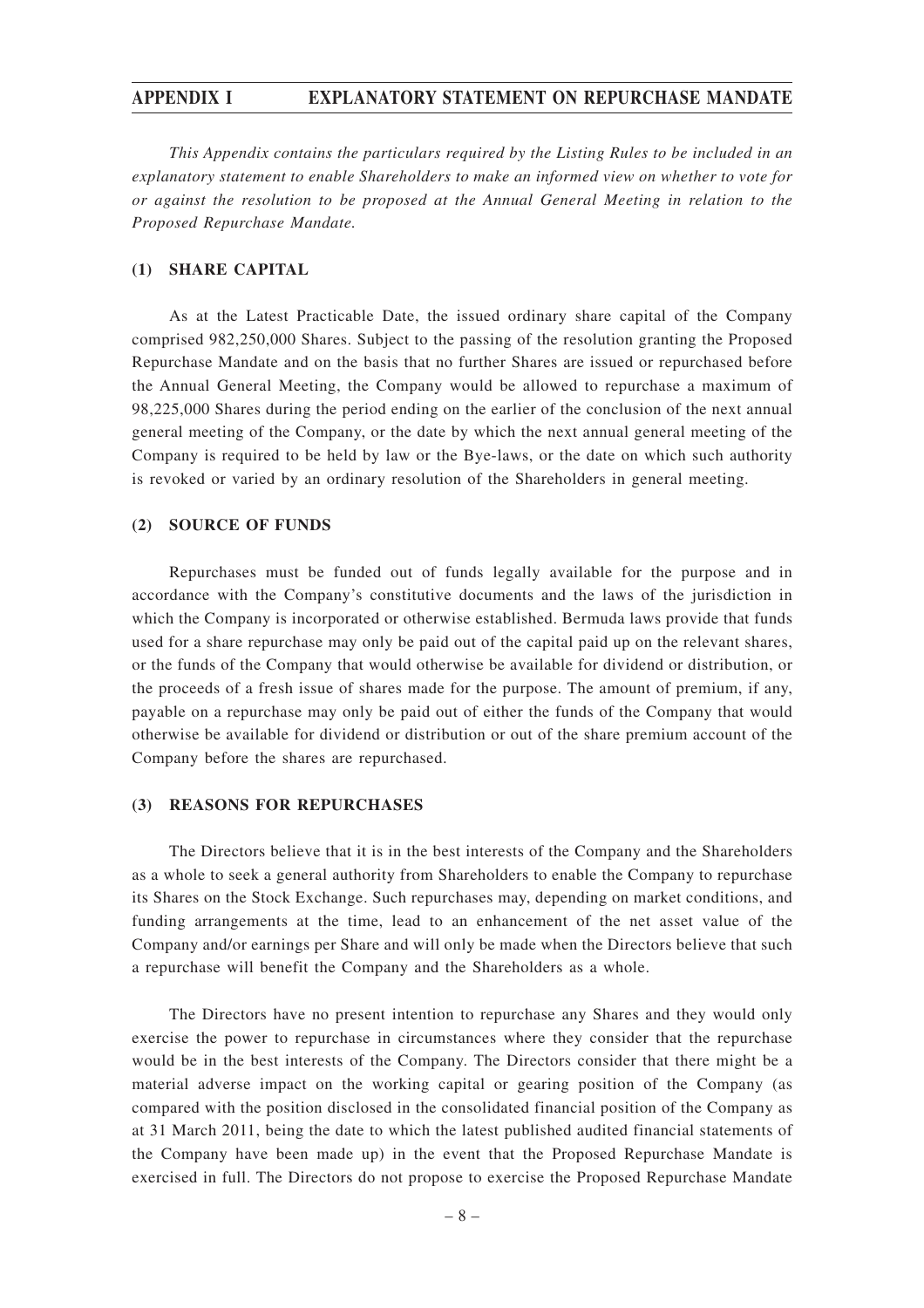## **APPENDIX I EXPLANATORY STATEMENT ON REPURCHASE MANDATE**

to such an extent as would, in the circumstances, have a material adverse effect on the working capital of the Company or its gearing levels which in the opinion of the Directors are from time to time appropriate for the Company.

#### **(4) SHARE PRICES**

The following table shows the highest and lowest prices at which the Shares have been traded on the Stock Exchange in each of the last twelve months before the Latest Practicable Date.

| Month                                    | <b>Highest</b> | Lowest |
|------------------------------------------|----------------|--------|
|                                          | HK\$           | HK\$   |
|                                          |                |        |
| 2010                                     |                |        |
| July                                     | 1.12           | 0.63   |
| August                                   | 1.16           | 1.00   |
| September                                | 1.59           | 1.02   |
| October                                  | 1.53           | 1.26   |
| November                                 | 2.97           | 1.39   |
| December                                 | 2.90           | 2.05   |
|                                          |                |        |
| 2011                                     |                |        |
| January                                  | 2.47           | 1.77   |
| February                                 | 2.04           | 1.54   |
| March                                    | 2.02           | 1.59   |
| April                                    | 2.26           | 1.62   |
| May                                      | 2.49           | 2.01   |
| June                                     | 2.56           | 2.19   |
| July (up to the Latest Practicable Date) | 2.31           | 2.24   |

#### **TAKEOVERS CODE**

If as a result of a repurchase of Shares, a Shareholder's proportionate interest in the voting rights of the Company increases, such increase will be treated as an acquisition for the purposes of the Code. Accordingly, a Shareholder, or group of Shareholders acting in concert, depending on the level of increase of the Shareholders' interest, could obtain or consolidate control of the Company and become obliged to make a mandatory offer in accordance with Rule 26 of the Code.

As at the Latest Practicable Date, Asian Wide Services Limited, Kenneth Hung, Dennis Kung, Hung Pui Kee Peggy and Hung Chung Yee Pamela, who were acting in concert together held 460,386,000 Shares, representing approximately 46.87% of the issued share capital of the Company. In the event that the Proposed Repurchase Mandate is exercised in full and no further Shares are issued during the Repurchase Period, their percentage of shareholding would be increased to approximately 52.08% of the issued share capital of the Company, and such an increase will give rise to an obligation to make an mandatory offer under Rule 26 of the Code.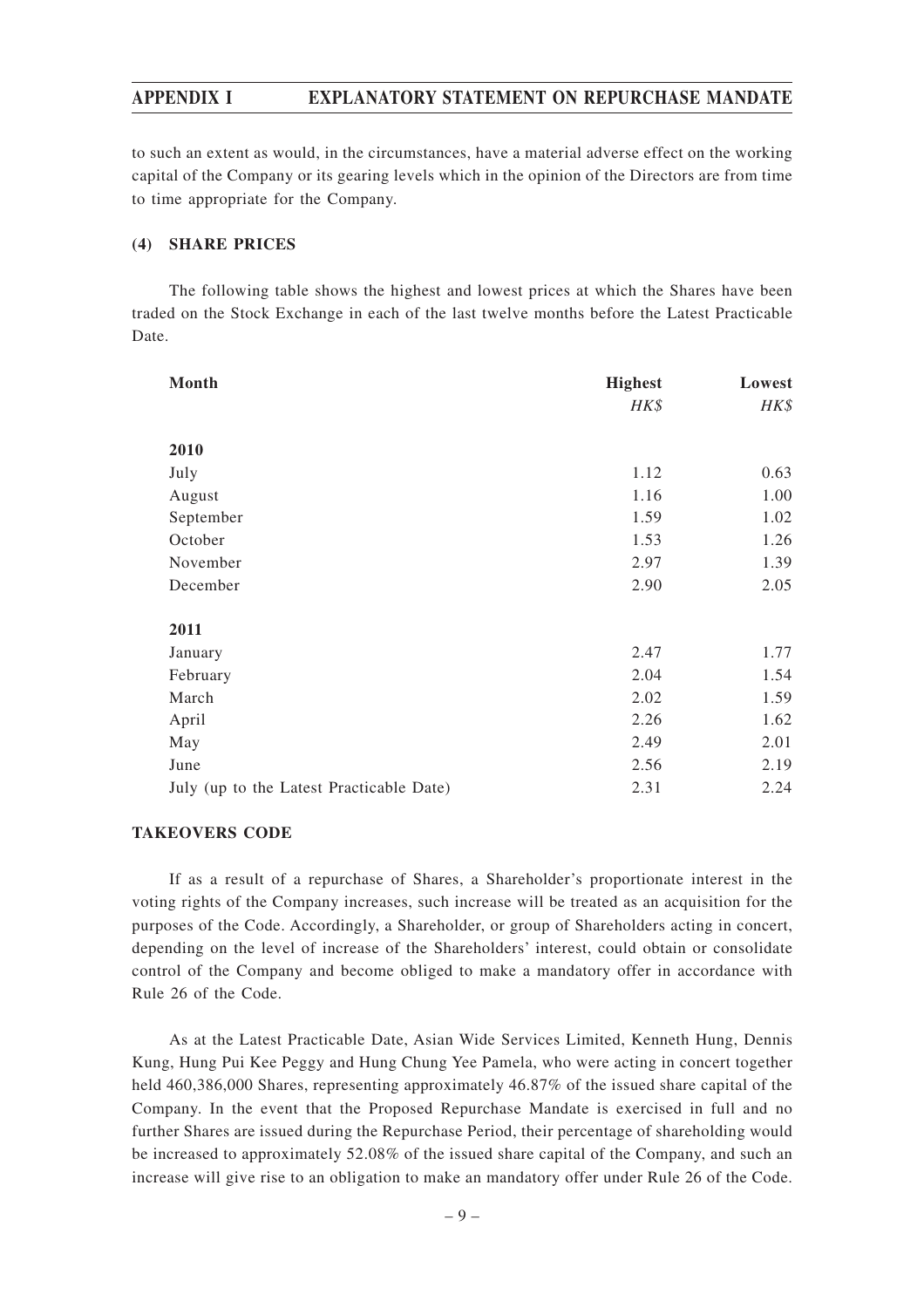# **APPENDIX I EXPLANATORY STATEMENT ON REPURCHASE MANDATE**

As at the Latest Practicable Date, YGM Trading Limited held 206,238,000 Shares, representing approximately 21% of the issued share capital of the Company. In the event that the Proposed Repurchase Mandate is exercised in full and no further Shares are issued during the Repurchase Period, its percentage of shareholding would be increased to approximately 23.33% of the issued share capital of the Company.

Save as disclosed in above, the Directors are not aware of any other consequences which may arise under Rules 26 and 32 of the Code. The Directors do not intend to exercise the Repurchase Mandate to an extent which would, in the circumstances, trigger any potential consequences under the Code.

## **GENERAL**

To the best of the knowledge of the Directors, having made all reasonable enquiries, none of the Directors nor any of their respective associates (as defined in the Listing Rules) has any present intention to sell any Shares to the Company in the event that the Proposed Repurchase Mandate is approved.

The Directors have undertaken to the Stock Exchange that, so far as the same may be applicable, they will exercise the Proposed Repurchase Mandate in accordance with the Listing Rules, the memorandum of association and the Bye-laws of the Company and the applicable laws of Bermuda.

No connected person, as defined in the Listing Rules, has notified the Company that he has a present intention to sell any Shares to the Company, or has undertaken not to do so in the event that the Proposed Repurchase Mandate is approved.

The Company has not repurchased any Shares, whether on the Stock Exchange or otherwise, in the six months preceding the Latest Practicable Date.

The Listing Rules prohibit a company from making repurchase on the Stock Exchange if the result of the repurchase would lead to the percentage of the Company's public float falling below 25% (or such other prescribed minimum percentage as determined by the Stock Exchange). The Directors do not propose to repurchase Shares which would result in the percentage of the Company's public float falling below the prescribed minimum percentage of Shares.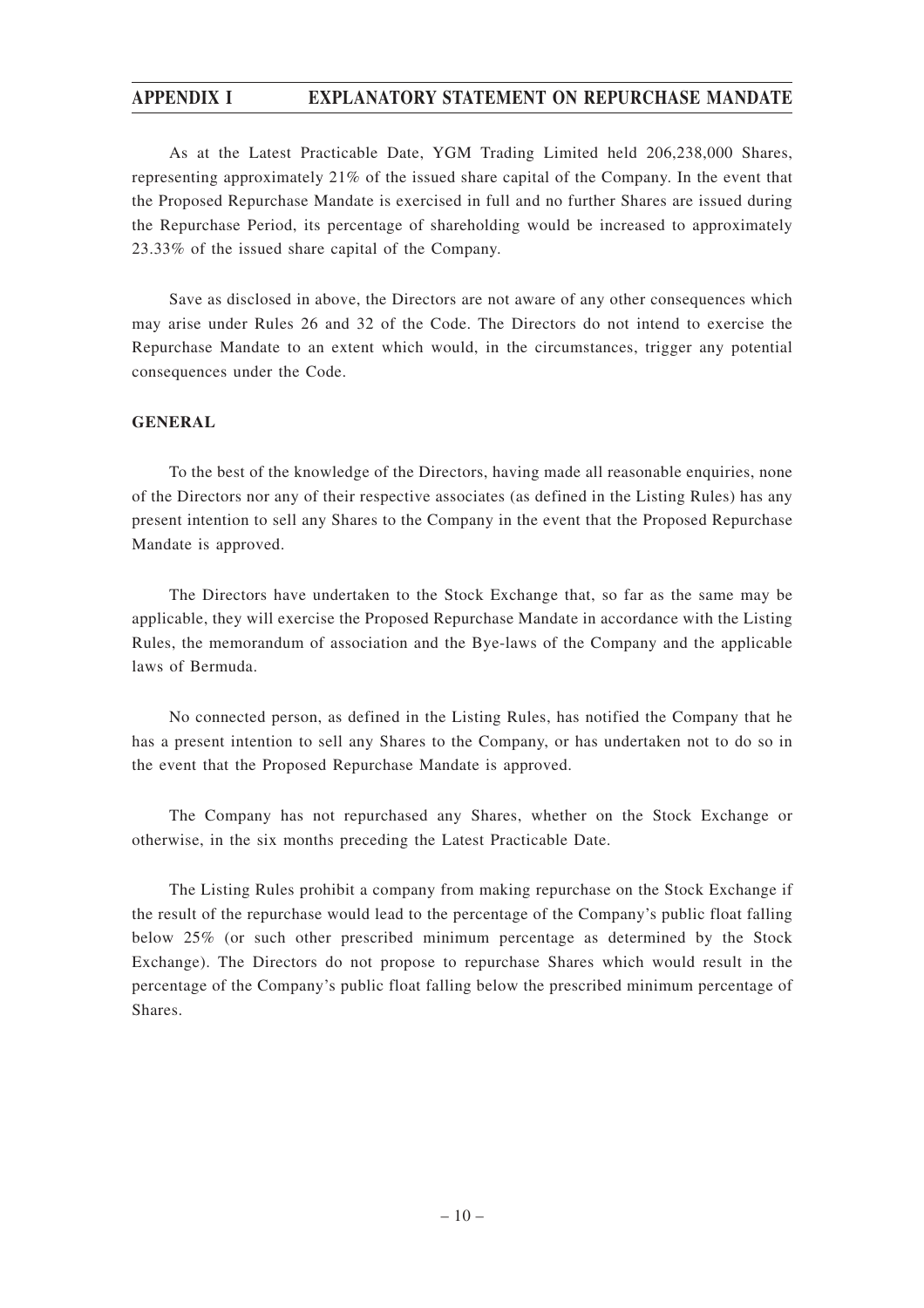## **APPENDIX II DETAILS OF DIRECTORS PROPOSED TO BE RE-ELECTED**

*The following are biographical details of Ms. Kao Yu Chu, and Mr. So Hon Cheung Stephen, who shall retire from office by rotation at the Annual General Meeting in accordance with Bye-law 87 and, being eligible, have offered themselves for re-election at the Annual General Meeting.*

(i) **Ms. Kao Yu Chu**, aged 54, is an executive Director and the Chief Operations Officer of the Group's operation and has overall responsibility in the area of product development, sales, advertising and marketing. She is also assistant general manager of operation of Hang Ten Enterprises Limited, Taiwan Branch, which is a subsidiary of the Company. She has over 29 years of experience in the apparel retailing industry. She joined the Group in 1993. Ms. Kao has not held any other directorship in any listed public companies in Hong Kong or overseas in the past three years.

Ms. Kao Yu Chu is a director of Hang Ten Enterprises Limited, a wholly-owned subsidiary of the Company and the assistant general manager (sales operation) of Hang Ten Enterprises Limited, Taiwan Branch. Ms. Kao Yu Chu has entered into a service agreement with the Company commencing from 1 January 2003 (with no fixed term) subject to termination by either party by serving not less than three month's notice in writing on the other party. Pursuant to this service agreement, Ms. Kao is entitled to a fixed remuneration of HK\$10,000 per year which was determined with reference to her experience and responsibilities and prevailing market standards.

Ms. Kao Yu Chu has also entered into a service agreement with Hang Ten Enterprises Limited, a subsidiary of the Company, for a term of three years commencing from 1 April 2010, subject to termination by either party by serving not less than six month's notice in writing on the other party. Pursuant to the service agreement with Hang Ten Enterprises Limited, Ms. Kao is entitled to a fixed remuneration at US\$10,000 (equivalent to approximately HK\$78,000) per month.

In addition, Ms. Kao Yu Chu has entered into a service agreement with Hang Ten Enterprises Limited, Taiwan Branch to serve as assistant general manager (sales operation) for a term of three years commencing from 1 April 2010 subject to termination by either party by serving not less than six month's notice in writing on the other party. Pursuant to the service agreement with Hang Ten Enterprises Limited, Taiwan Branch, Ms. Kao is entitled to a fixed remuneration at NT\$4,200,000 (equivalent to approximately HK\$1,131,000) per annum, subject to yearly review and a bonus may be given on an annual basis subject to the discretion of the board of directors.

As at the Latest Practicable Date, Ms. Kao is interested in 9,000,000 Shares. Save as disclosed, Ms. Kao does not have any interest in Shares within the meaning of Part XV of the SFO as at the Latest Practicable Date. As far as the Directors are aware, Ms. Kao does not have any relationship with other Directors, senior management, substantial or controlling shareholders (as defined in the Listing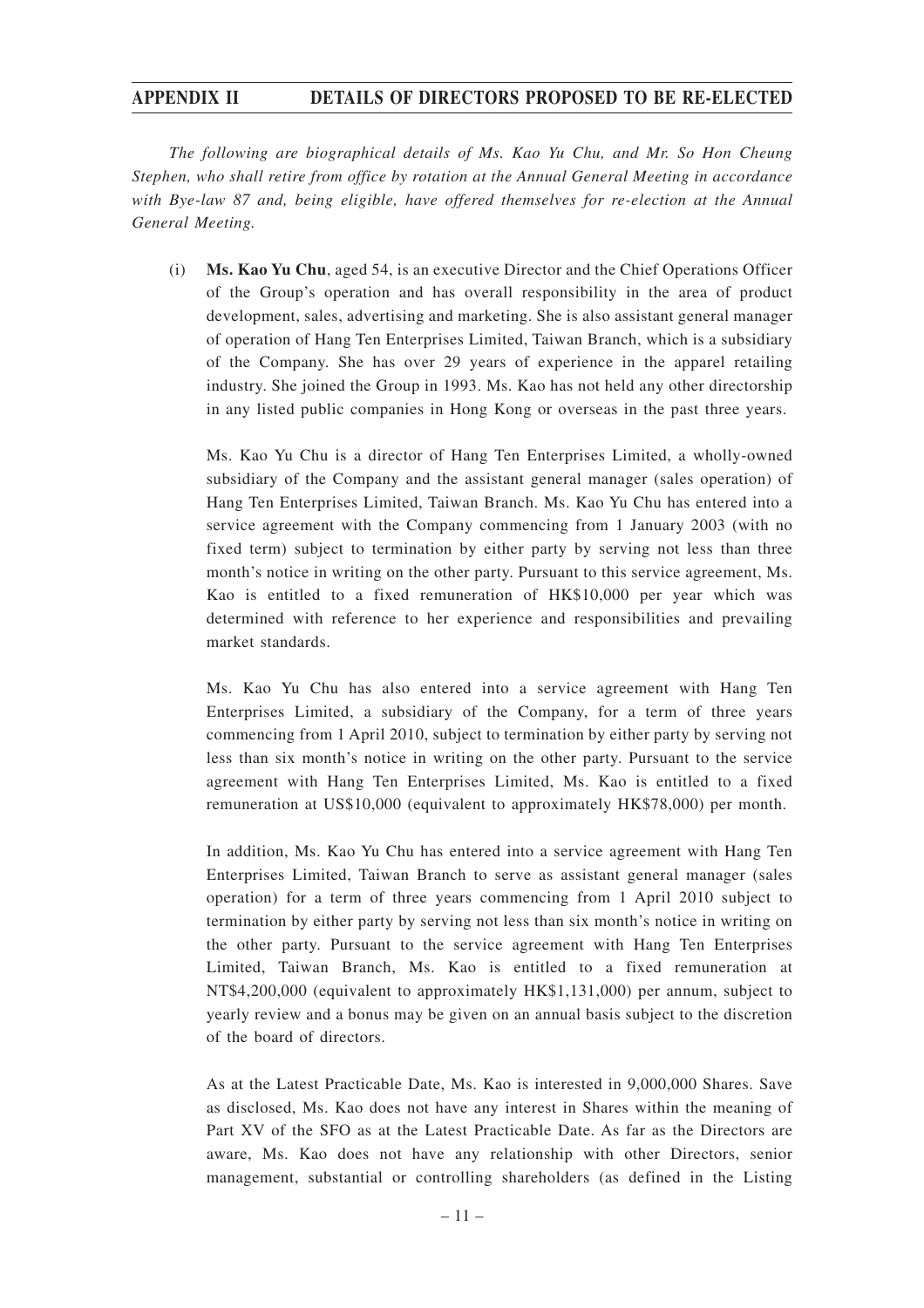# **APPENDIX II DETAILS OF DIRECTORS PROPOSED TO BE RE-ELECTED**

Rules) of the Company nor has she held any other positions with the Company or any other members of the Group. Save as disclosed above, the Board is not aware of any matter in relation to Ms. Kao that is required to be disclosed pursuant to Rule 13.51(2) of the Listing Rules or any other matter that needs to be brought to the attention of Shareholders in relation to her re-election.

(ii) **Mr. So Hon Cheung Stephen**, aged 55, is a director of the accounting firm T.M. Ho, So & Leung CPA Limited. He is a fellow member of the Hong Kong Institute of Certified Public Accountants, a member of the Canadian Institute of Chartered Accountants, a member of the Chartered Institute of Management Accountants and a member of the Society of Certified Management Accountants of Canada. He holds a bachelor degree in commerce from the University of British Columbia, Canada and is a visiting professor of various universities and colleges in Beijing, Liaoning, Sichuan, Xinjiang, Qinghai and Guangdong in China. He has over 16 years, experience in manufacturing, wholesale and trading in the commercial sector and over 18 years' experience of private accounting practice in various companies in Hong Kong and Canada. Mr. So is an independent non-executive director of Pine Technology Holdings Limited and Skyworth Digital Holdings Limited, both of which are listed on The Stock Exchange of Hong Kong Limited. He was the past Finance Director of Jetion Holdings Limited, a company listed on the AIM of the London Stock Exchange. Mr. So was appointed as independent non-executive Director of the Company in 2002. If Mr. So shall be re-elected as independent non-executive Director of the Company at the Annual General Meeting, Mr. So will continue to act as Chairman of the Audit Committee and a member of the Remuneration Committee of the Company. Except as disclosed, Mr. So has not held any directorship in any Hong Kong or overseas listed public companies in the past three years and does not hold any other position with the Company or other members of the Group.

Mr. So Hon Cheung Stephen has entered into a service agreement with the Company for an initial term of one year commencing from 1 December 2002 which will continue thereafter for further successive periods of one year, provided that the Company may terminate the service agreement at any time by not less than one month's notice in writing. Pursuant to his service agreement, Mr. So is entitled to a fixed remuneration of HK\$20,000 per month which was determined with reference to his experience and responsibilities and prevailing market standards.

As at the Latest Practicable Date, Mr. So is not interested in and does not have any interests in the Shares within the meaning of Part XV of the SFO. Mr. So is not related to any directors, senior management or substantial or controlling shareholders (as defined in the Listing Rules) of the Company. Save as disclosed above, the Board is not aware of any matter in relation to Mr. So that is required to be disclosed pursuant to Rule 13.51(2) of the Listing Rules or any other matter that needs to be brought to the attention of Shareholders in relation to his re-election.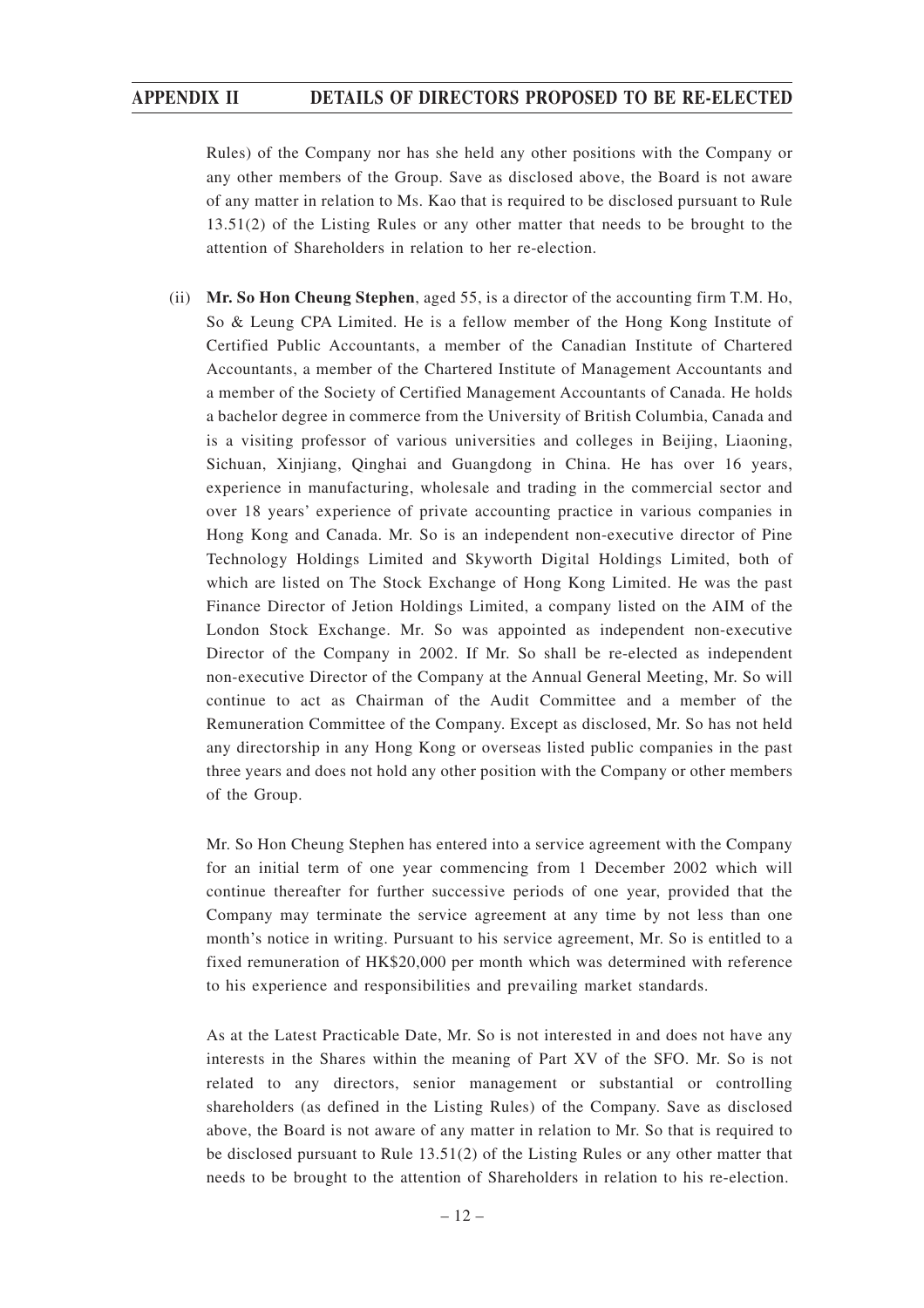# Ö HANG TEN

# **HANG TEN GROUP HOLDINGS LIMITED**

*(Incorporated in Bermuda with limited liability)* **(Stock Code: 448)**

# **NOTICE OF ANNUAL GENERAL MEETING**

**NOTICE IS HEREBY GIVEN** that an annual general meeting of the Company will be held at Room Java II and III, 2nd Floor, Harbour Plaza Hotel, 665 King's Road, North Point, Hong Kong on Friday, 2 September 2011 at 2:30 p.m. for the following purposes:

- 1. To receive and consider the audited financial statements and the reports of the directors ("**Directors**") and auditors of the Company for the financial year ended 31 March 2011.
- 2. To re-elect the retiring directors of the Company named below:
	- (a) Ms. Kao Yu Chu as Executive Director of the Company; and
	- (b) Mr. So Hon Cheung Stephen as Independent Non-Executive Director;

and to authorise the board of Directors to fix the remuneration of the Directors.

- 3. To re-appoint KPMG as the auditors of the Company and to authorize the board of Directors to fix their remuneration.
- 4. To approve and declare a final dividend for the financial year ended 31 March 2011.
- 5. As special business, to consider and, if thought fit, pass, with or without modifications, the following resolutions as ordinary resolutions of the Company:
	- (1) "**THAT**:
		- (a) subject to paragraph (c) of this Resolution, the exercise by the Directors during the Relevant Period (as hereinafter defined) of all the powers of the Company to allot, issue and otherwise deal with additional ordinary shares of HK\$0.10 each of the Company ("**Shares**") or securities convertible into Shares, or options, warrants or similar rights to subscribe for Shares or such convertible securities, and to make or grant offers, agreements and options which would or might require the exercise of such power be and is hereby generally and unconditionally approved;
		- (b) the approval in paragraph (a) of this Resolution shall be in addition to any other authorisations given to the Directors and shall authorise the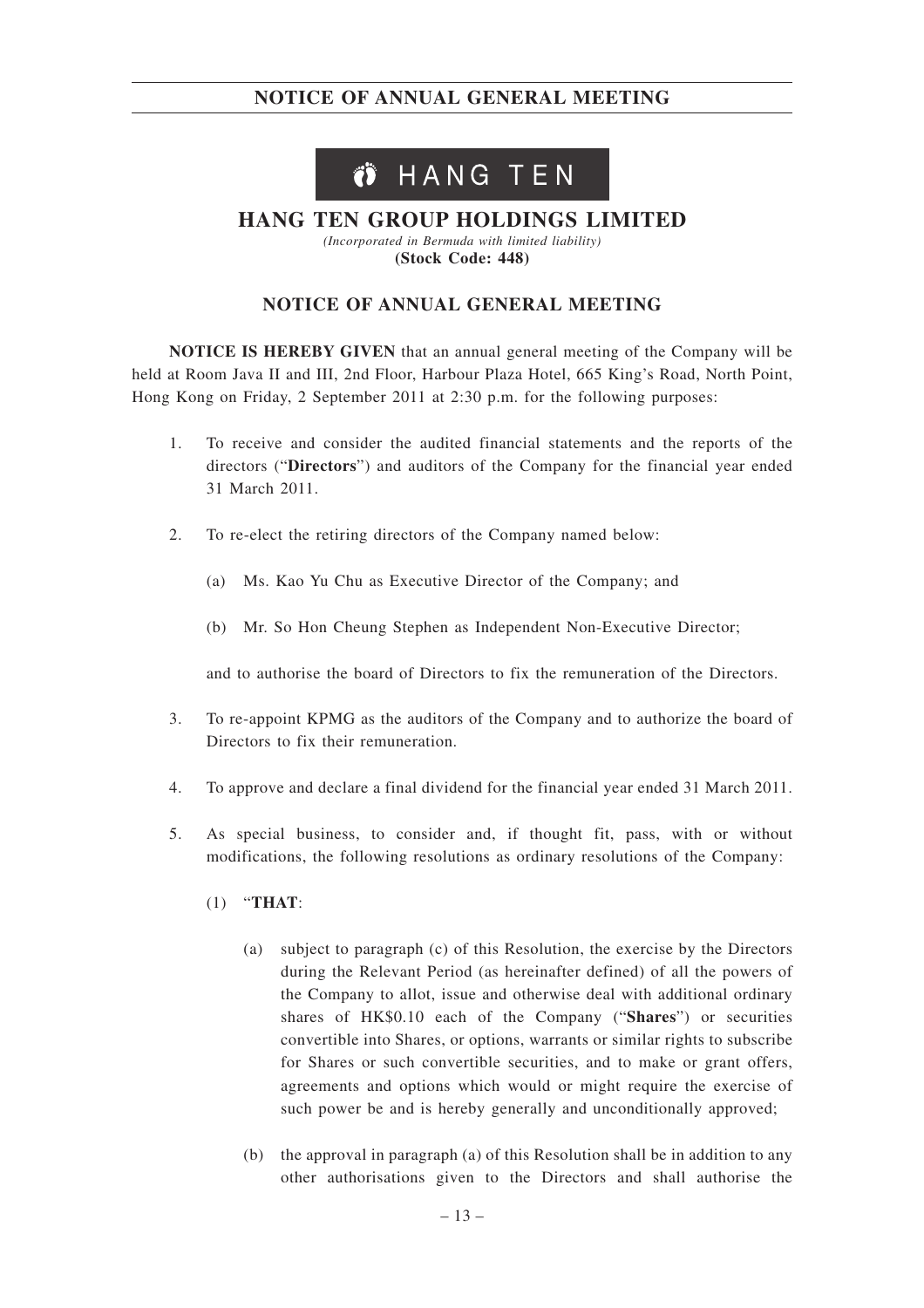Directors during the Relevant Period to make or grant offers, agreements and options (including bonds, warrants, debentures and other securities convertible into Shares) which would or might require the exercise of such power after the end of the Relevant Period;

- (c) the aggregate nominal amount of the share capital allotted or agreed conditionally or unconditionally to be allotted (whether pursuant to an option or otherwise) and issued by the Directors pursuant to the approval in paragraph (a) above, otherwise than pursuant to:
	- (i) a Rights Issue (as hereinafter defined);
	- (ii) the exercise of rights of subscription or conversion under the terms of any warrants issued by the Company or any securities which are convertible into Shares;
	- (iii) the exercise of any option granted under any option scheme or similar arrangement for the time being adopted for the grant or issue to officers and/or employees of the Company and/or any of its subsidiaries of Shares or right to acquire Shares; or
	- (iv) any scrip dividend or similar arrangement providing for the allotment of Shares in lieu of the whole or part of a dividend on the Shares in accordance with the bye-laws of the Company from time to time;

shall not exceed 20 per cent. of the aggregate nominal amount of the share capital of the Company in issue as at the date of passing of this Resolution and the said approval shall be limited accordingly;

- (d) subject to the passing of each of paragraphs (a), (b) and (c) of this Resolution, any prior approvals of the kind referred to in paragraphs (a), (b) and (c) of this Resolution which had been granted to the Directors and which are still in effect be and are hereby revoked; and
- (e) for the purpose of this Resolution:

"Relevant Period" means the period from the passing of this Resolution until whichever is the earlier of:

- (i) the conclusion of the next annual general meeting of the Company;
- (ii) the expiration of the period within which the next annual general meeting of the Company is required by the bye-laws of the Company or any other applicable laws to be held; or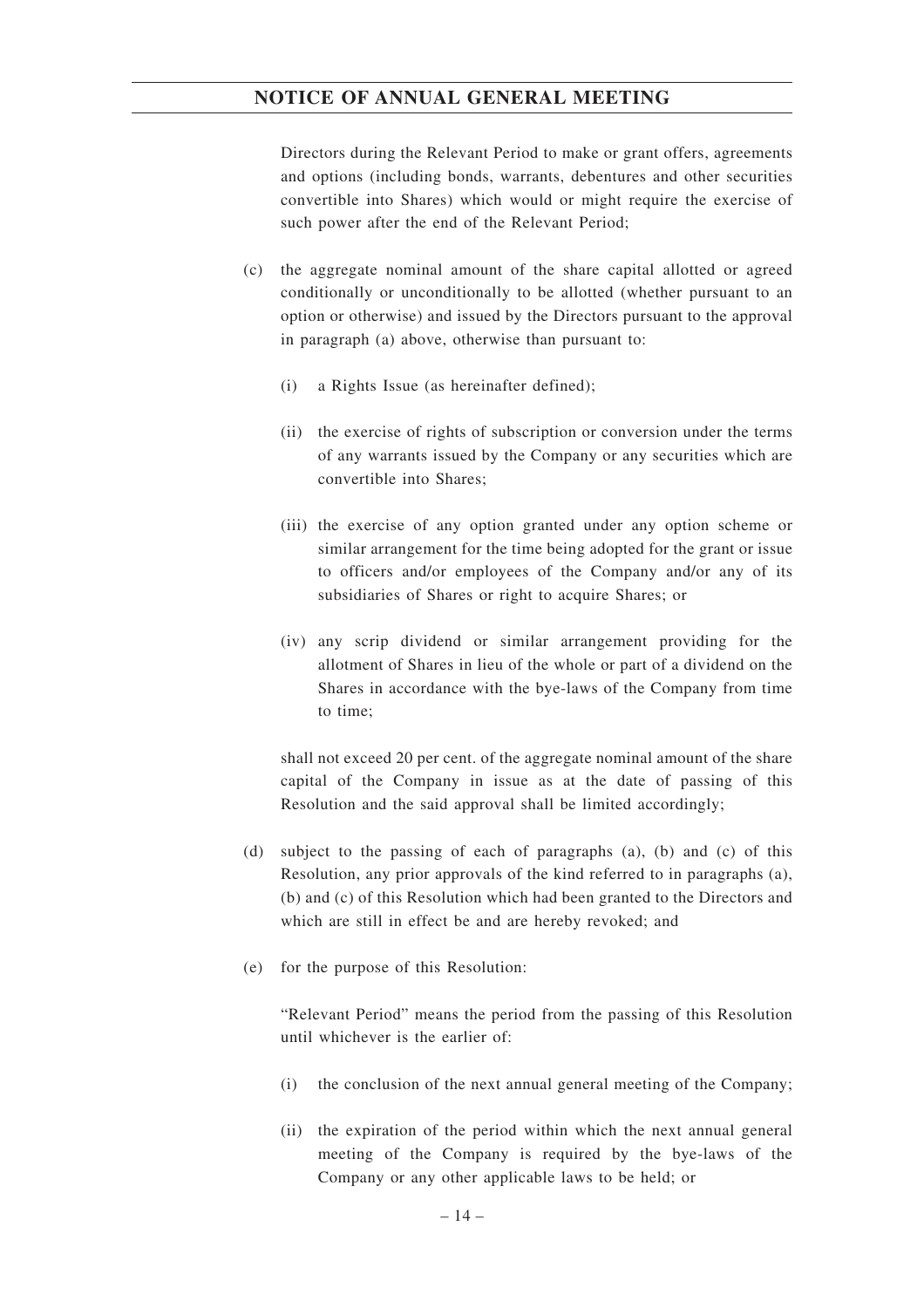(iii) the date on which the authority given under this Resolution is revoked or varied by ordinary resolution of the shareholders of the Company in general meeting.

"Rights Issue" means the allotment, issue or grant of Shares or securities convertible into Shares pursuant to an offer open for a period fixed by the Directors to holders of Shares or of such securities or any class thereof on the register on a fixed record date in proportion to their then holdings of Shares or of such securities or class thereof (subject to such exclusion or other arrangements as the Directors may deem necessary or expedient in relation to fractional entitlements, or having regard to any restrictions or obligations under the laws of, or the requirements of any recognised regulatory body or any stock exchange in, any territory outside Hong Kong)."

## (2) "**THAT**:

- (a) subject to paragraph (b) of this Resolution, the exercise by the Directors during the Relevant Period (as hereinafter defined) of all the powers of the Company to repurchase Shares on The Stock Exchange of Hong Kong Limited (the "**Stock Exchange**") or on any other stock exchange on which the Shares may be listed and recognised by the Securities and Futures Commission of Hong Kong and the Stock Exchange for this purpose, and subject to and in accordance with all applicable laws and regulations (including but not limited to the Rules Governing the Listing of Securities on The Stock Exchange of Hong Kong Limited and the Hong Kong Code on Takeovers and Mergers), be and is hereby generally and unconditionally approved;
- (b) the aggregate nominal amount of Shares which may be repurchased pursuant to the approval in paragraph (a) of this Resolution shall not exceed 10 per cent. of the aggregate nominal amount of the share capital of the Company in issue as at the date of passing of this Resolution and the said approval shall be limited accordingly;
- (c) subject to the passing of each of paragraphs (a) and (b) of this Resolution, any prior approvals of the kind referred to in paragraphs (a) and (b) of this Resolution which had been granted to the Directors and which are still in effect be and are hereby revoked; and
- (d) for the purpose of this Resolution, "Relevant Period" means the period from the passing of this Resolution until whichever is the earlier of:
	- (i) the conclusion of the next annual general meeting of the Company;
	- (ii) the expiration of the period within which the next annual general meeting of the Company is required by the bye-laws of the Company or any other applicable laws to be held; or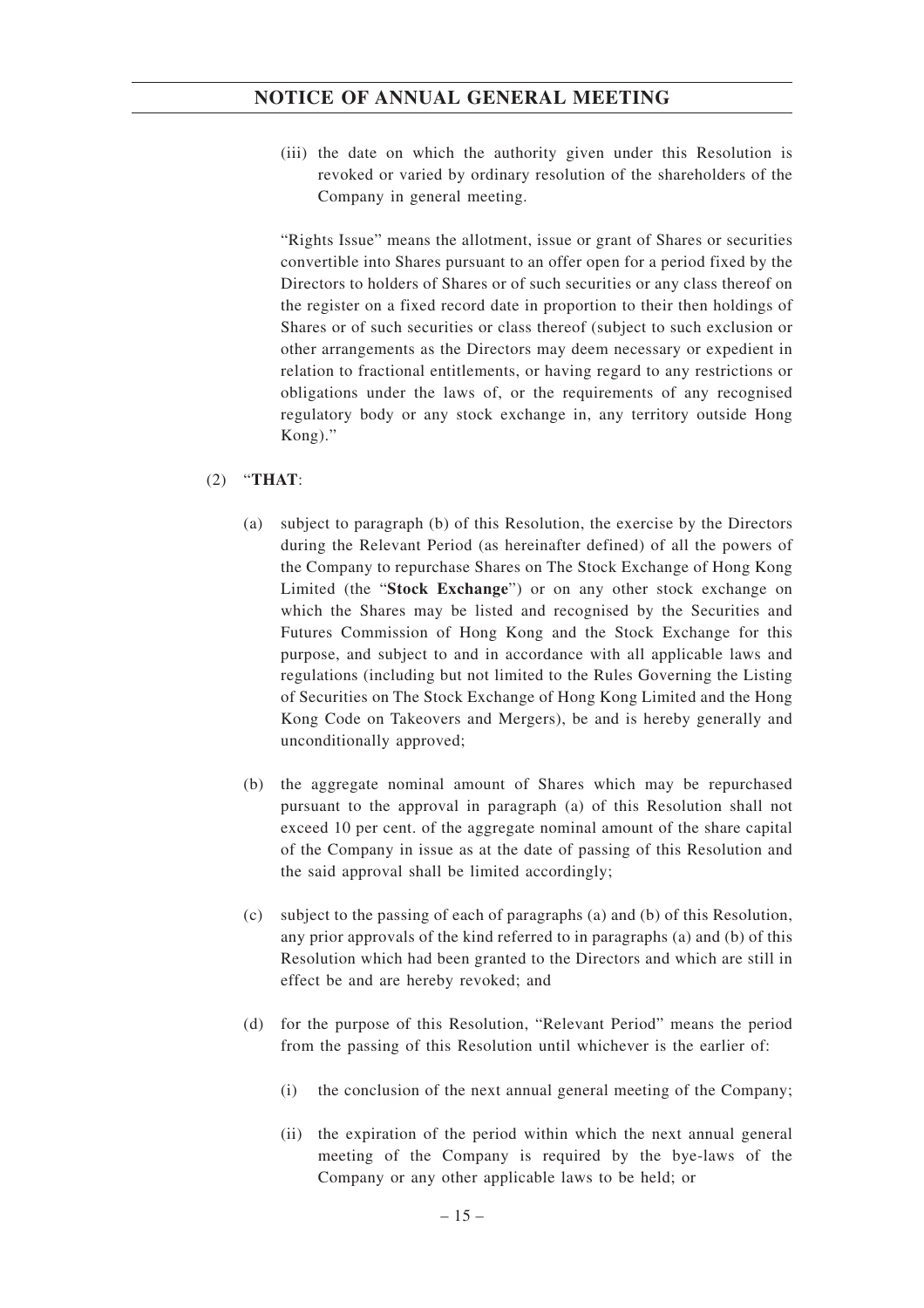(iii) the date on which the authority given under this Resolution is revoked or varied by ordinary resolution of the shareholders of the Company in general meeting."

#### (3) "**THAT**:

subject to the passing of Resolutions numbered  $5(1)$  and  $5(2)$  as set out in above, the general mandate granted to the Directors to exercise the powers of the Company to allot, issue and otherwise deal with Shares pursuant to the Resolution numbered 5(1) above be and is hereby extended by the addition to the aggregate nominal amount of the share capital of the Company which may be allotted by the Directors pursuant to such general mandate, an amount representing the aggregate nominal amount of the share capital of the Company repurchased by the Company under the authority granted pursuant to the Resolution numbered 5(2) above, provided that such amount shall not exceed 10 per cent. of the aggregate nominal amount of the share capital of the Company in issue as at the date of passing of this Resolution."

> By order of the Board **Lee Kin Keung Lawrence** *Company Secretary*

Hong Kong, 8 July 2011

*As at the date of this notice, the Executive Directors are Mr. Chan Wing Sun, Ms. Kao Yu Chu and Ms. Wang Li Wen and the Independent Non-Executive Directors are Mr. Cheung Yat Hung Alton, Mr. Kwong Chi Keung and Mr. So Hon Cheung Stephen.*

*Notes:*

- 1. A shareholder of the Company ("**Shareholder**") entitled to attend and vote at the above meeting (or any adjournment thereof) (the "**Meeting**") may appoint one or more than one proxy to attend and to vote in his stead in accordance with the Bye-laws. A proxy need not be a Shareholder.
- 2. Where there are joint registered holders of any Share, any one such persons may vote at the Meeting, either personally or by proxy, in respect of such Share as if he were solely entitled thereto; but if more than one of such joint holders be present at the meeting personally or by proxy, that one of the said holders so present whose name stands first on the register of members of the Company in respect of such Shares shall alone be entitled to vote in respect thereof.
- 3. In order to be valid, the form of proxy duly completed and signed in accordance with the instructions printed thereon together with the power of attorney or other authority, if any, under which it is signed or a certified copy thereof must be deposited with the branch share registrar of the Company in Hong Kong, Tricor Standard Limited at 26th Floor, Tesbury Centre, 28 Queen's Road East, Wanchai, Hong Kong not less than 48 hours before the time appointed for holding the Meeting.